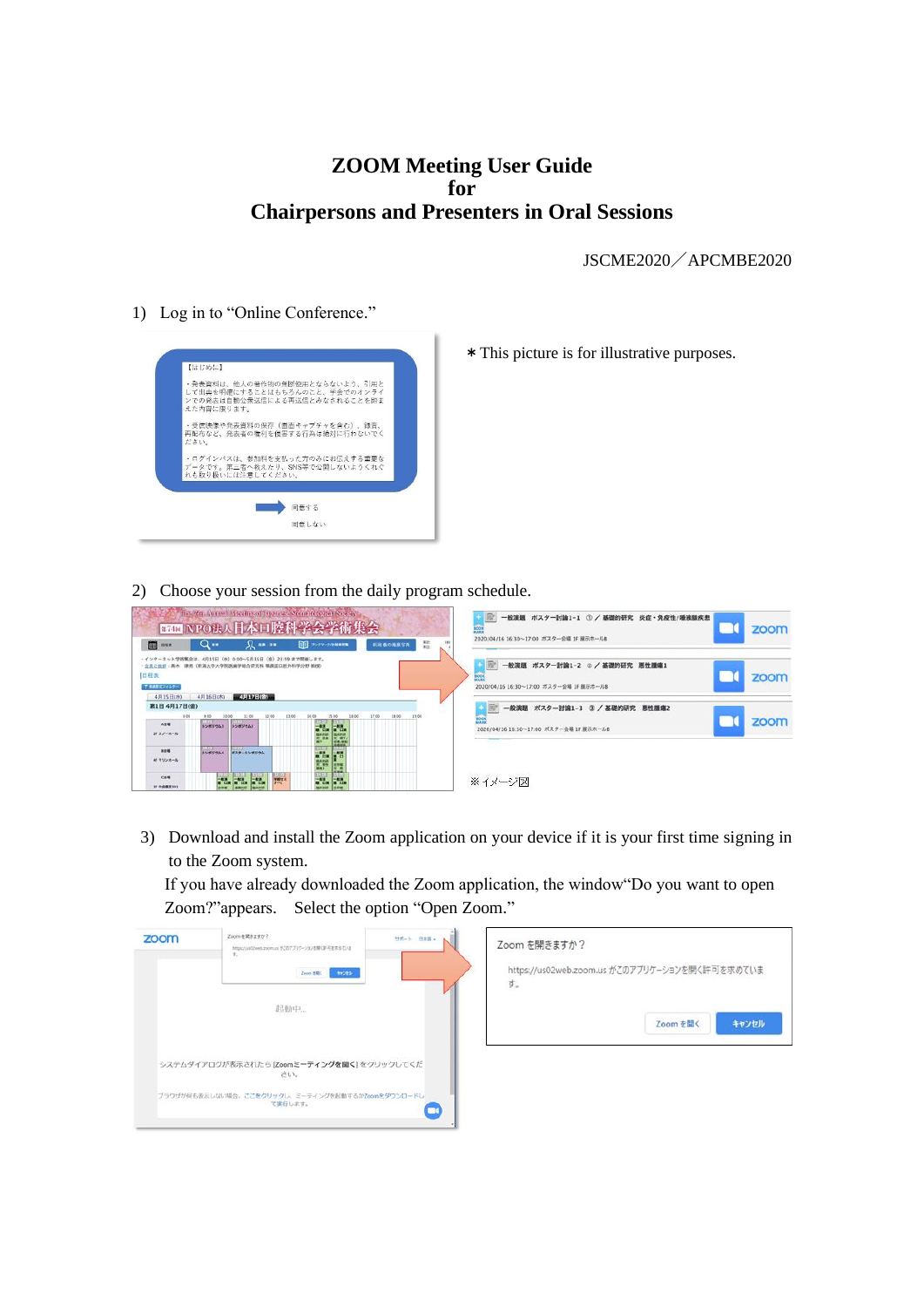Enter your full name and your e-mail address.

Please enter you name in the Zoom system according tothe example below:

Chairperson: OS1-1-2 *(Session No.)* Taro Seitai (*your full name*), Seitai University (*your affiliation*)

Presenter: OS1-1-2 *(Session No.)* Taro Seitai (*your full name*), Seitai University (*your affiliation*)

## Join Online Seminar

【Note】If you have already signed in to the seminar before, please change the user name as mentioned above.

| 7oom                            |  |
|---------------------------------|--|
| 電子メールアドレスと名前を入<br>力してください       |  |
| aaaa@bbbb.co.jp                 |  |
| [OS1-1-2]医工花子(Hanako Iko)_生体医工? |  |
| ✔ 将来のミーティングのためにこの名前を記憶する        |  |
| Web セミナーに参加<br>キャンセル            |  |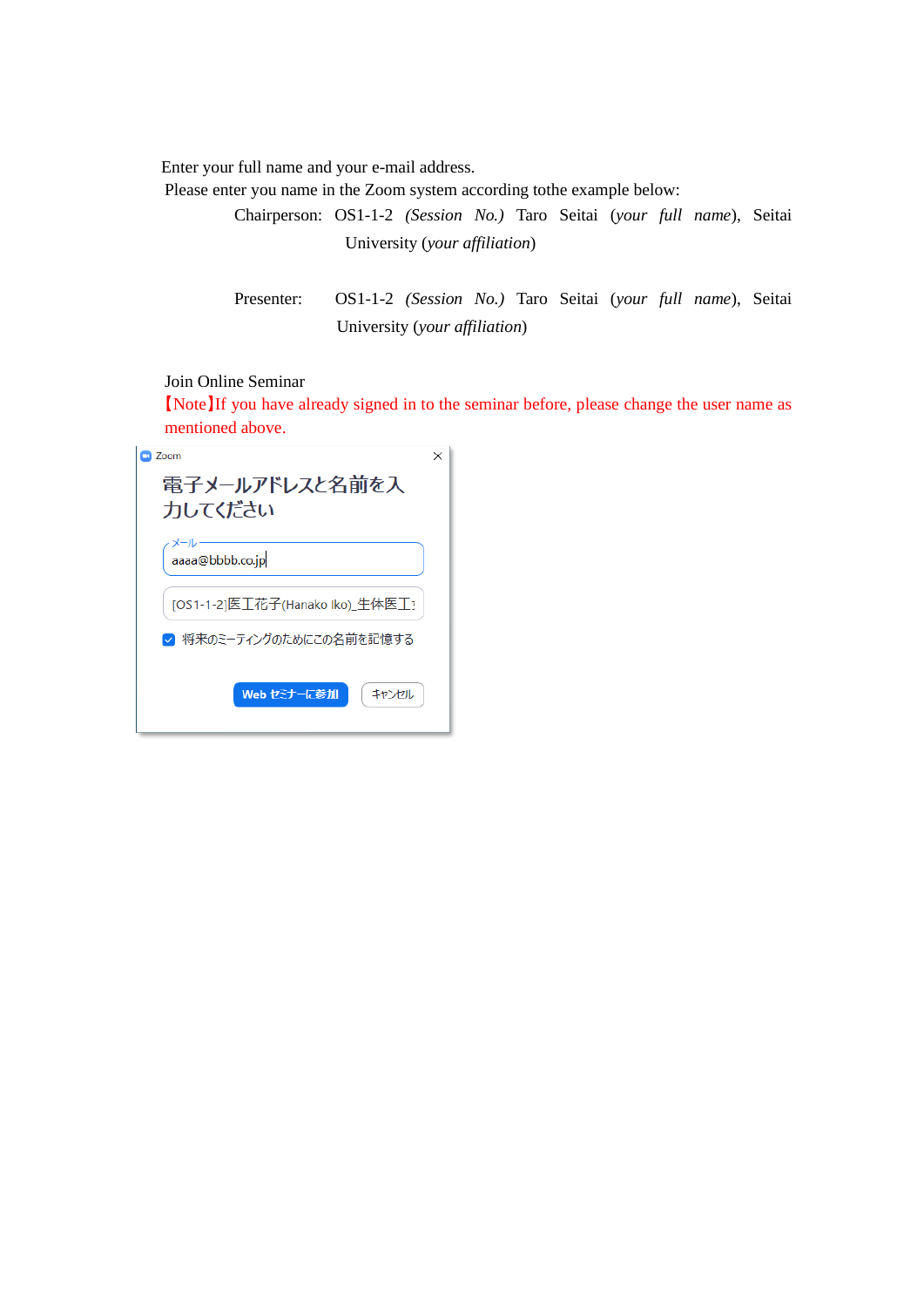4) All people will be signed in as audience members at the Webinar meeting.

The conference organizer acts as a host and will assign the panelists.

Please note that the chairpersons and the presenters (who act as panelists) can share video and interact with the audience.

Please note that the audience cannot share the screen. Only the chairpersons and the presenters (who act as panelists) can share the screen.



- 5) Please send a message by Zoom chat when singing in to the meeting room.
	- $\rightarrow$ After receiving the message, the secretariat acts a host and assigns the chairperson and the presenter as panelists.
	- $\rightarrow$ After being assigned as a panelist, you will be disconnected from the Zoom system. A short while later, you will be reconnected to the system.

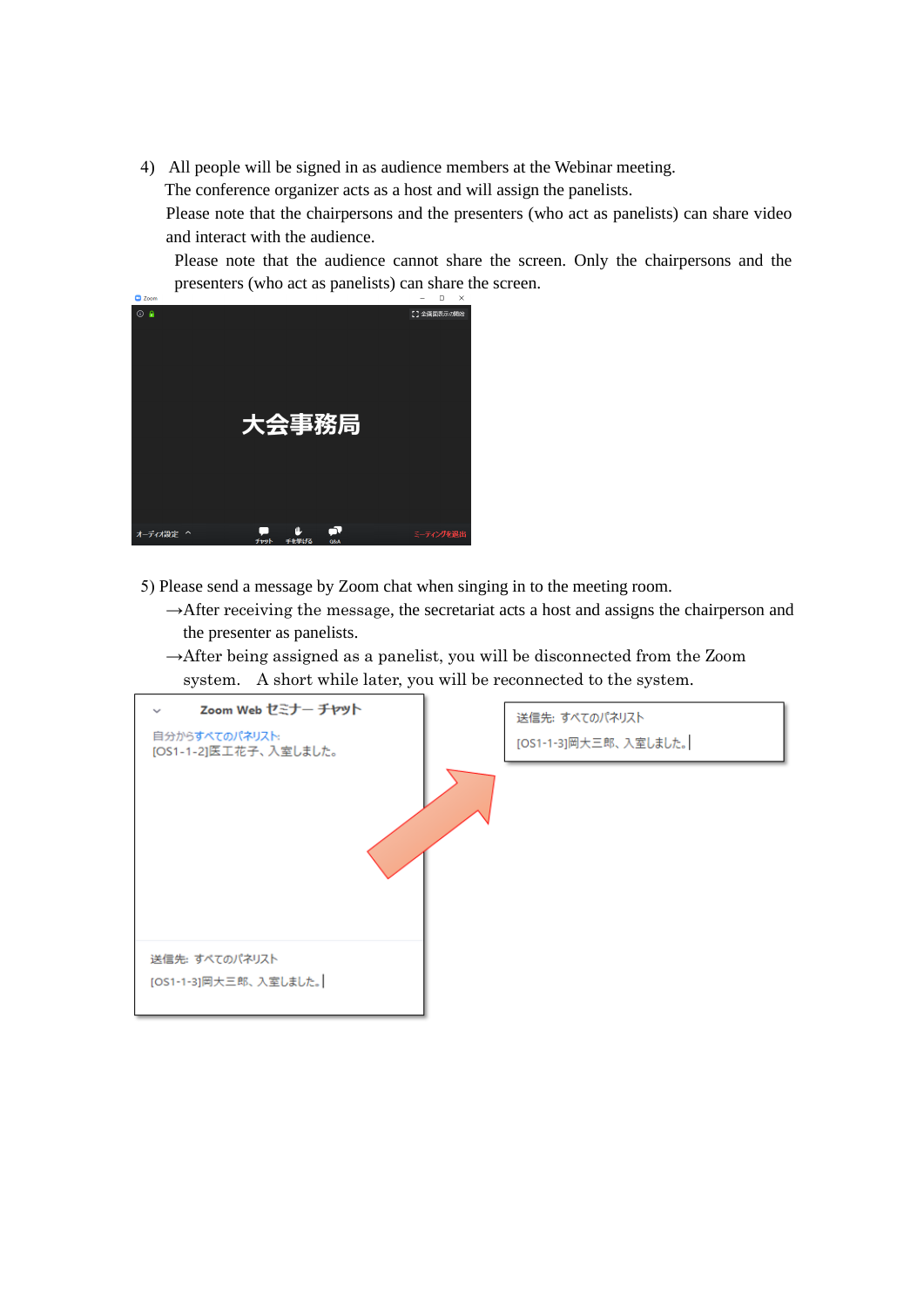6) Panelists can use their own video and microphone to interact with the audience.

 When the message "The host requests you to start the video"appears on your laptop, select the option "Starting my video."

 $\rightarrow$  Multiple screens will be added in your laptop.

(Chairpersons and presenters are not required to share their video with the audience. However, it is easy to communicate with the audience through your own video)



Please mute your microphone to avoid the noise and echo effect. We recommend that you use a headphone when using many devices in one room.



ここをクリック!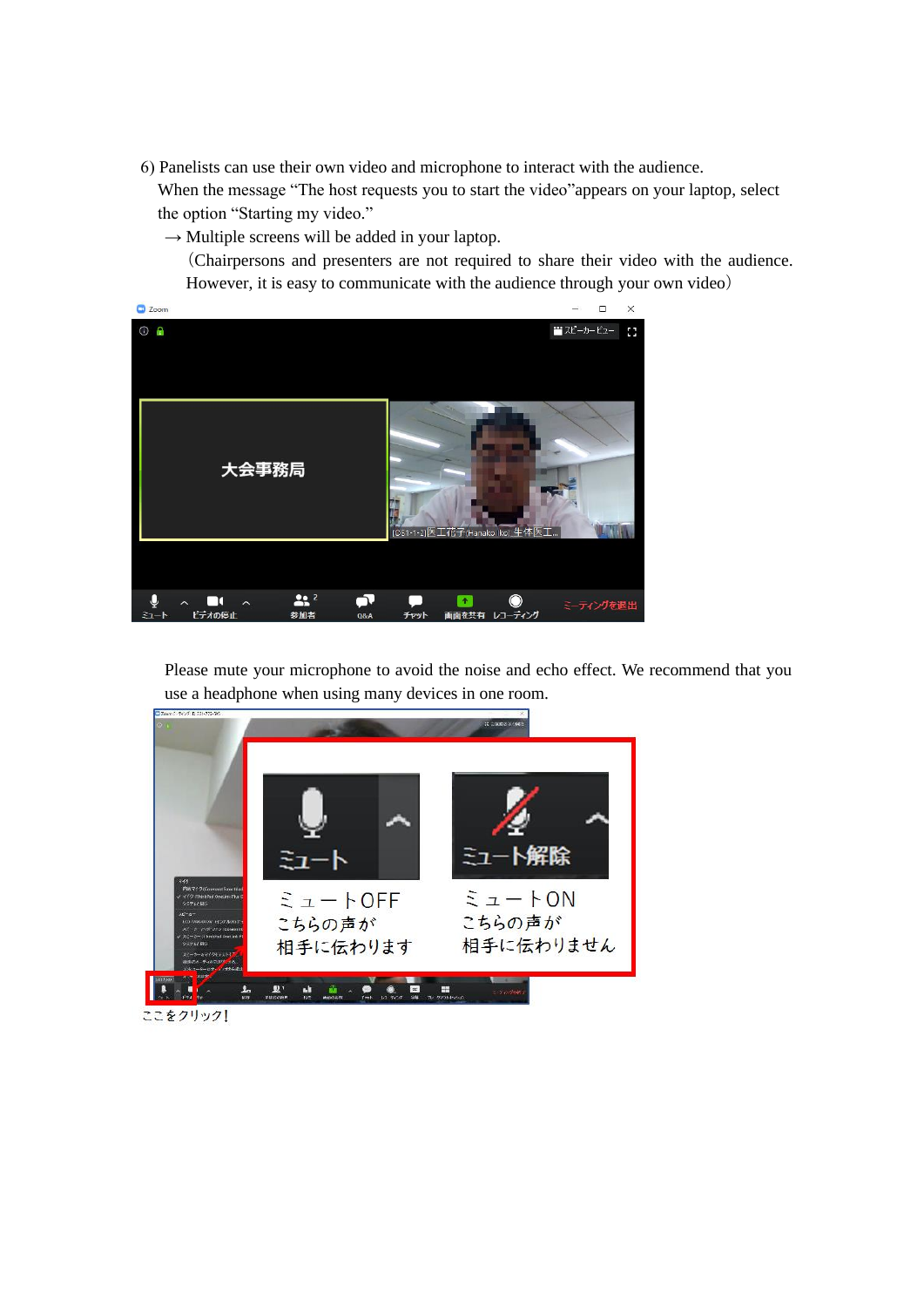### 【Audio】

Please test your computer audio when joining the session as a panelist.

When people cannot hear your voice or cannot hear the voice of a chairperson or a presenter, please confirm if the appropriate microphone has been selected. If your selection is correct, please check whether the headset's microphone is turned off.



7) A chairperson will start the session.

#### <Chairperson>

Please introduce yourself and the presenter to the audience in addition to informing them the names of absentees.

#### $<$ Presenter $>$

Please be ready to clickon the"Share Screen" icon just before the end of the preceding presenter's speech. Please do not click on the "Share Screen" icon during the preceding presenter's speech as his/her screen will stop being shared with the attendees. When it is your turn to make a presentation, click on the "Share Screen" icon.

Please note that you will make a PowerPoint presentation in a full screen mode for the audience.

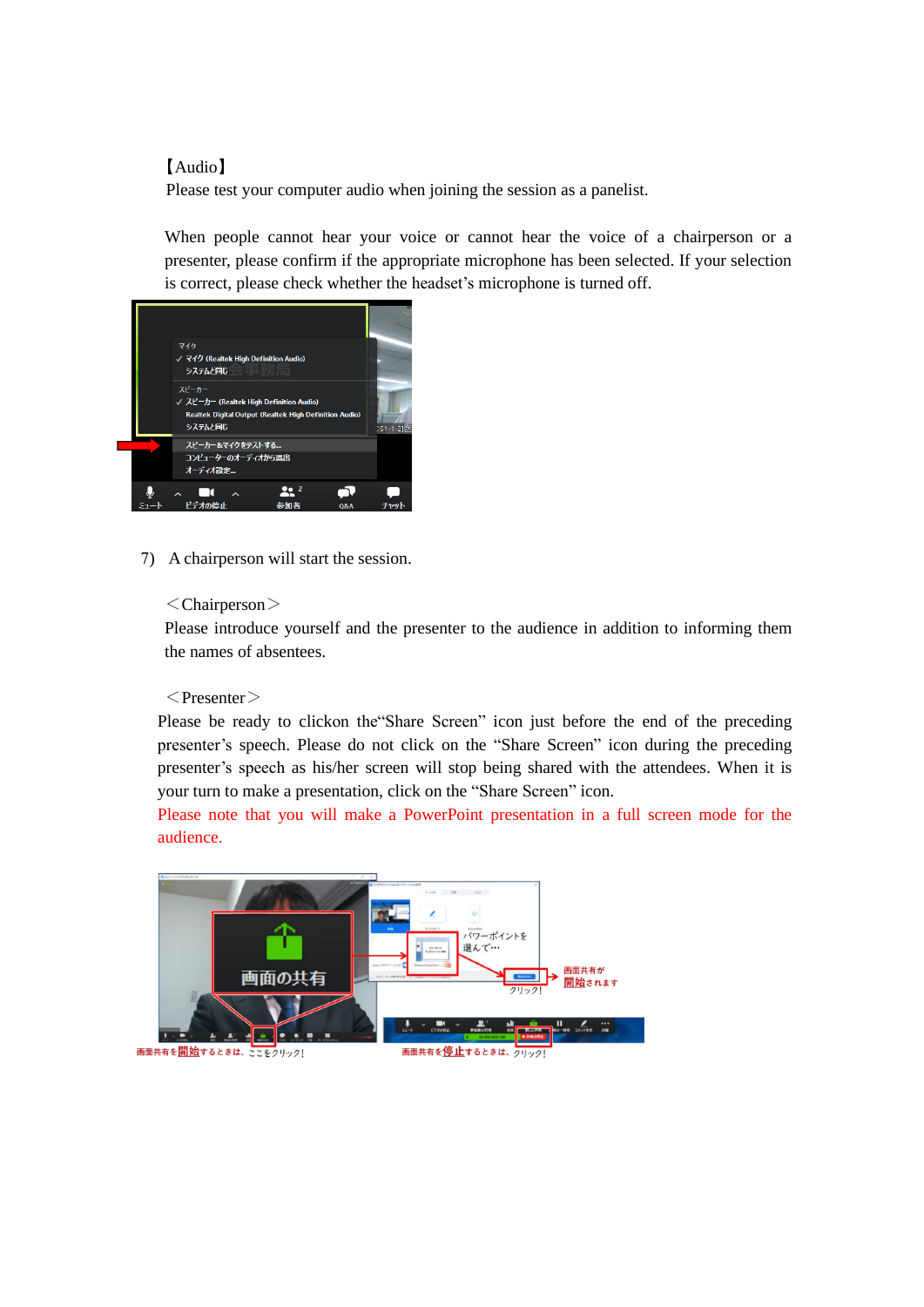# 【Sharing Computer Sounds during Screen Sharing】 Click on the option "Share Computer Sound."





Please mute the "Share Screen" icon after your presentation.

## 5) Discussion

We will receive questions from the audience through the Q&A system.

<Chairperson>

A chairperson should address the questions by the audience (which are displayed on his/her laptop regularly). Please report the questions to the presenters at the time of discussion. The chat window will open on the right side of the screen.

※Please note that the audience cannot see questions from other audience members.